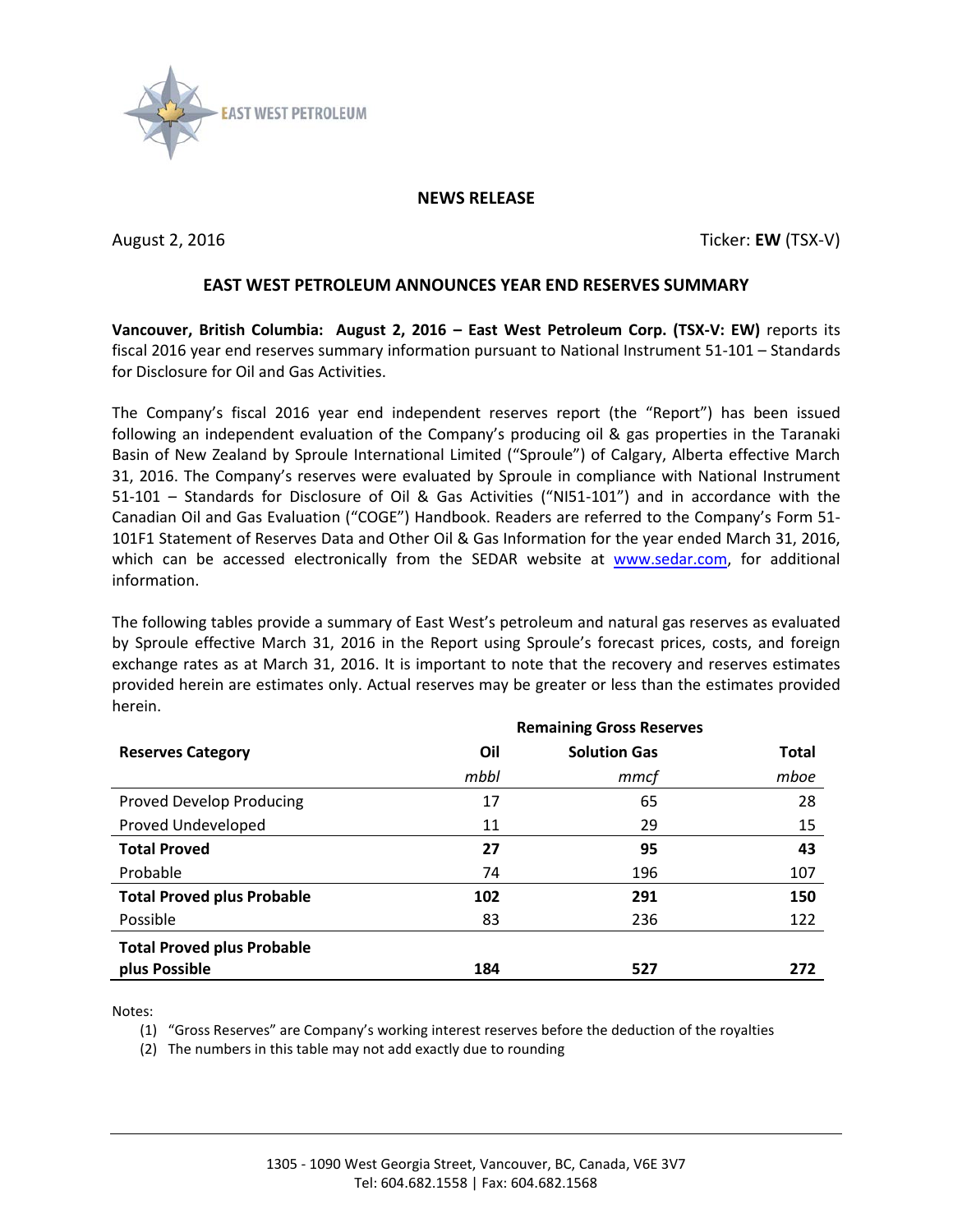As a result of valuations as at March 31, 2016 of the Company's producing properties, an impairment charge of \$1,422,430 has been recorded, of which \$ 1,216,009 was recorded for the Company's New Zealand producing properties and \$206,421 for the Company's Canadian producing properties.

Said Company President and CEO, David Sidoo, "This past year was a difficult time for the petroleum industry and our operating results do reflect the much lower commodity prices we received during fiscal 2016. Our production volumes were also down due to wells being offline for repairs and maintenance and initial planning for a water flood capital program scheduled for fiscal 2017 at our 30% owned PEP 54877. Engineering and other studies are well underway by operator TAG Oil Ltd. We should see increased production volumes on completion of the water flood. Additional drilling at PEP 54877 is also anticipated late in fiscal 2017. In Romania the Company also has a 15% carried interest in four exploration concessions in the Pannonian Basin of western Romania with Naftna Industrija Srbije ("NIS"). An initial drill program is currently expected to commence in Q 4 2016."

## **About East West Petroleum Corp.**

East West Petroleum [\(www.eastwestpetroleum.ca\)](http://www.eastwestpetroleum.ca/) is a TSX Venture Exchange listed company established in 2010 to invest in international oil & gas opportunities. East West has built a diverse portfolio of attractive exploration assets covering a gross area of over one million acres. The Company has its primary focus on two key areas: New Zealand, where it has established production and cash flow and is evaluating a low risk exploration play, and Romania where it is fully carried on an upcoming high impact 12 well exploration program. In New Zealand, East West holds an interest in three exploration permits near to existing commercial production in the Taranaki Basin, operated by TAG Oil Ltd. (TSX: TAO). The Company also has interests in four exploration concessions covering 1,000,000 acres in the prolific Pannonian Basin of western Romania with Naftna Industrija Srbije ("NIS").

## **Forward-looking Information**

Forward-looking information is subject to known and unknown risks, uncertainties and other factors that may cause the Company's actual results, level of activity, performance or achievements to be materially different from those expressed or implied by such forward-looking information. Such factors include, but are not limited to: the ability to raise sufficient capital to fund exploration and development; the quantity of and future net revenues from the Company's reserves; oil and natural gas production levels; commodity prices, foreign currency exchange rates and interest rates; capital expenditure programs and other expenditures; supply and demand for oil and natural gas; schedules and timing of certain projects and the Company's strategy for growth; competitive conditions; the Company's future operating and financial results; and treatment under governmental and other regulatory regimes and tax, environmental and other laws.

Prospective Resources are those quantities of petroleum estimated, as of a given date, to be potentially recoverable from undiscovered accumulations by application of future development projects. Prospective resources have both an associated chance of discovery and a chance of development. Prospective Resources are further subdivided in accordance with the level of certainty associated with recoverable estimates assuming their discovery and development and may be subclassified based on project maturity. Best estimate resources are considered to be the best estimate of the quantity that will actually be recovered from the accumulation. If probabilistic methods are used, this term is a measure of central tendency of the uncertainty distribution (most likely/mode, P50/median, or arithmetic average/mean). As estimates, there is no certainty that any portion of the resources will be